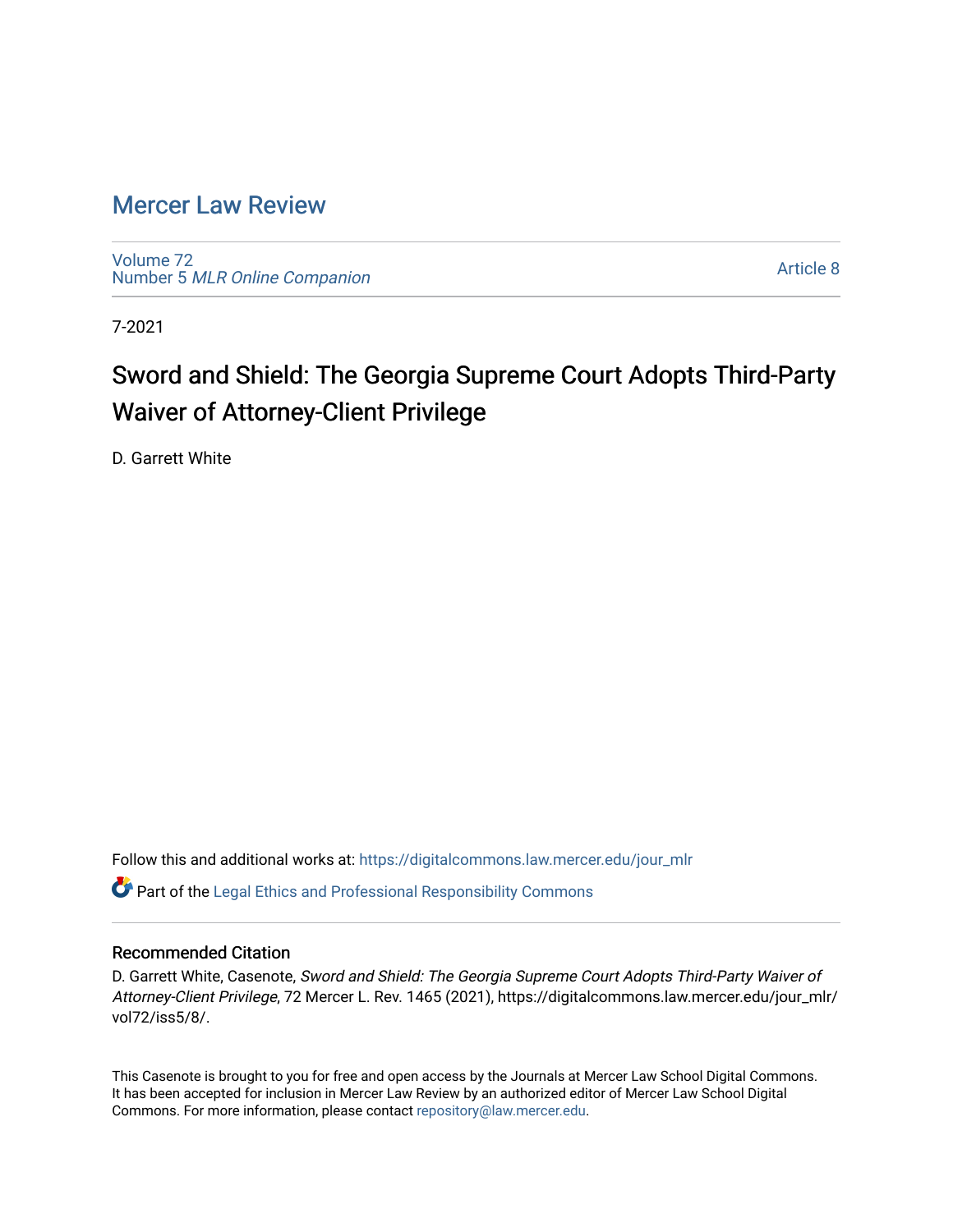# **Sword and Shield: The Georgia Supreme Court Adopts Third-Party Waiver of Attorney-Client Privilege\***

#### I. INTRODUCTION

The attorney-client privilege is generally held out as a sacred instrument (a shield) reserved for clients and used by attorneys for the benefit of those clients. Persons untrained in the law tend to have a basic understanding of what the attorney-client privilege is and can often explain in a rudimentary sense what it protects. What few non-lawyers realize, however, is that the privilege is not absolute, and is waivable under certain, limited, circumstances. Now, it seems that shield is losing its integrity in the realm of legal malpractice.

In January 2020, the Georgia Supreme Court ruled in *Hill, Kertscher & Wharton v. Moody1* that where a client sues a former firm for legal malpractice, the waiver of attorney-client privilege, also known as the "offensive use" doctrine, applies to third parties, unnamed firms, and other lawyers that represented the malpractice plaintiff in the underlying litigation or transaction, and not just the firm being sued.2 At first glance *Hill* seems to be a sweeping ruling, applying to any and all lawyers or firms involved in a legal malpractice suit. In reality, *Hill* is a narrow decision that seriously implicates the Georgia Supreme Court's reaffirmation that attorney-client privilege may be waived by former clients that put prior representation at issue. The decision strengthens a powerful defensive mechanism in the defendant-attorney's arsenal when they become the target of malpractice litigation. At first glance readers may fall into a trap, assuming that *Hill* dramatically expands the third-party waiver of attorney-client privilege. However, a close reading

1465

<sup>\*</sup> Juris Doctor Candidate, 2022, Mercer University School of Law. Articles Editor, *Mercer Law Review*, vol. 73. President, Mercer Trial Lawyers Association.

<sup>1</sup> 308 Ga. 74, 839 S.E.2d 535 (2020).

<sup>2</sup> *Id.*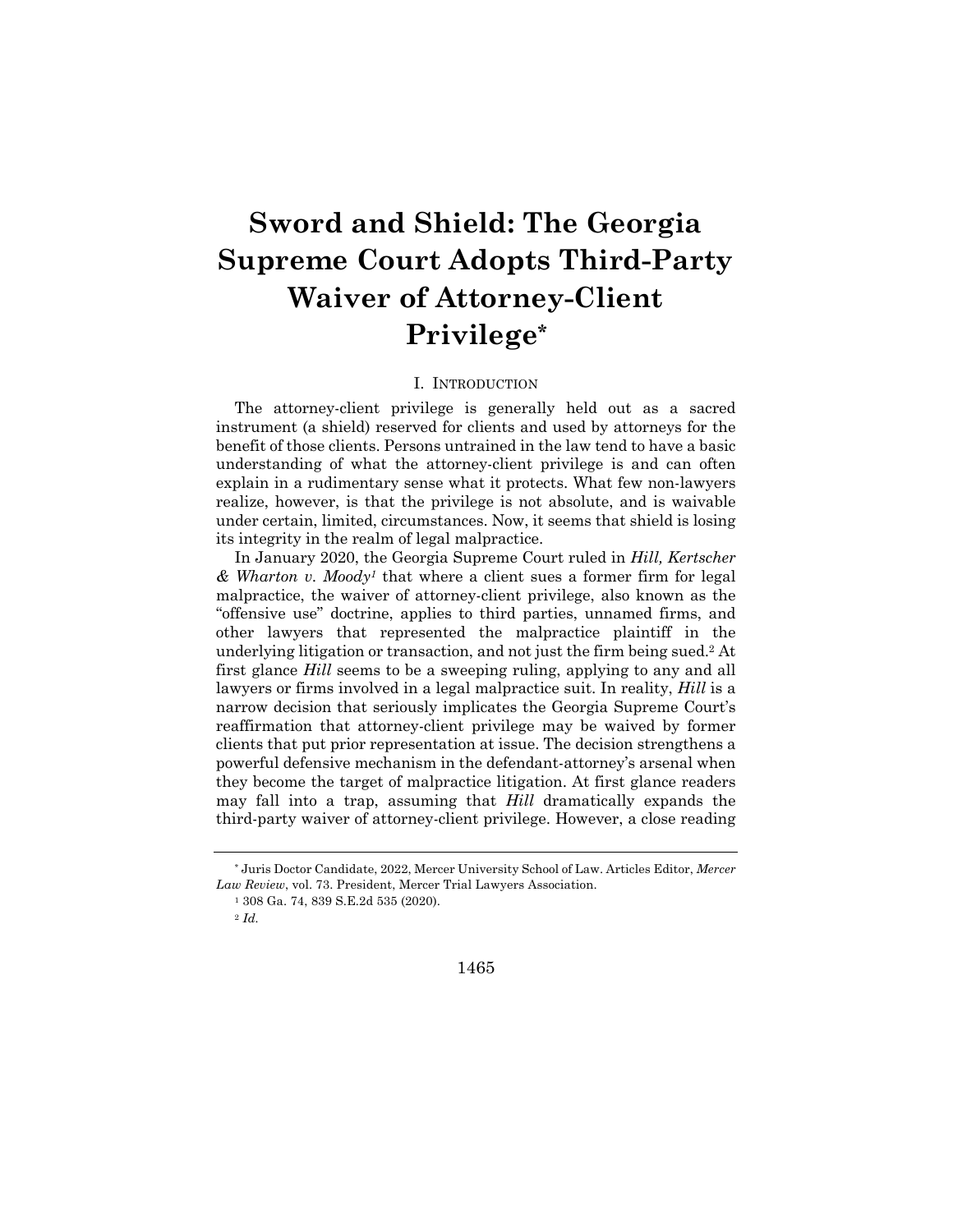of *Hill* shows that the Georgia Supreme Court actually reaffirms and bolsters the third-party waiver as factually dependent, while upholding the purpose of the attorney-client privilege and protecting Georgia attorneys. The decision in *Hill* has flown under the radar, but should be viewed under a microscope, and reviewed by evidence and legal ethics scholars, not only in the state of Georgia, but across the United States.

#### II. FACTUAL BACKGROUND

While the facts of *Hill* are somewhat complex and contain several parties, it is important to focus on the plaintiff's relationship with the firms or individual lawyers that represented him in the matters that gave rise to the malpractice action. Plaintiff, Daryl Moody (Moody) and two businesses, Mast Nine, Inc. (Mast Nine), and UAS Investments, LLC (UAS) invested in a company named Leucadia Group, LLC (Leucadia Group), a California-based company owned by Robert Miller (Miller) and Sean Frisbee. Moody, Mast Nine, and UAS sought legal advice from the law firm of Hill, Kertscher & Wharton, LLP (HKW) about terminating Miller, the sitting president of Leucadia Group.3

HKW advised the parties to appoint Moody to Leucadia Group's Board of Directors; form a new company named Leucadia Group Investment Holdings, Inc.; issue shares to the new company; and, finally, terminate Miller. Moody followed the advice. HKW further recommended filing suit against Miller and Leucadia Group in Fulton County Superior Court. Miller responded by filing his own lawsuit in California against Moody.4

Despite specific requests from Moody, HKW failed to assert certain defenses, including a defense that the California court lacked personal jurisdiction over Moody. Further, HKW was disqualified from the Fulton County lawsuit after it failed to disclose or obtain written waivers of potential or actual conflicts of interest from the prior or ongoing representation of Leucadia Group and Miller. HKW withdrew from the California lawsuit. The California court ruled that the appointment of Moody to the Board, the issuance of shares to Leucadia Investment Holdings, Inc., and Miller's termination were all void.5

Moody, Mast Nine, and UAS then filed suit in Cobb County, Georgia State Court against HKW for legal malpractice and breach of fiduciary duty based on legal advice and services in the matter involving Leucadia Group, and the Fulton County and California lawsuits. HKW filed its Answer, counterclaimed for unpaid legal fees, and admitted many of the

<sup>3</sup> *Id.* at 74, 839 S.E.2d at 536.

<sup>4</sup> *Id.* at 74–75, 839 S.E.2d at 536–37.

<sup>5</sup> *Id.* at 75, 839 S.E.2d at 537.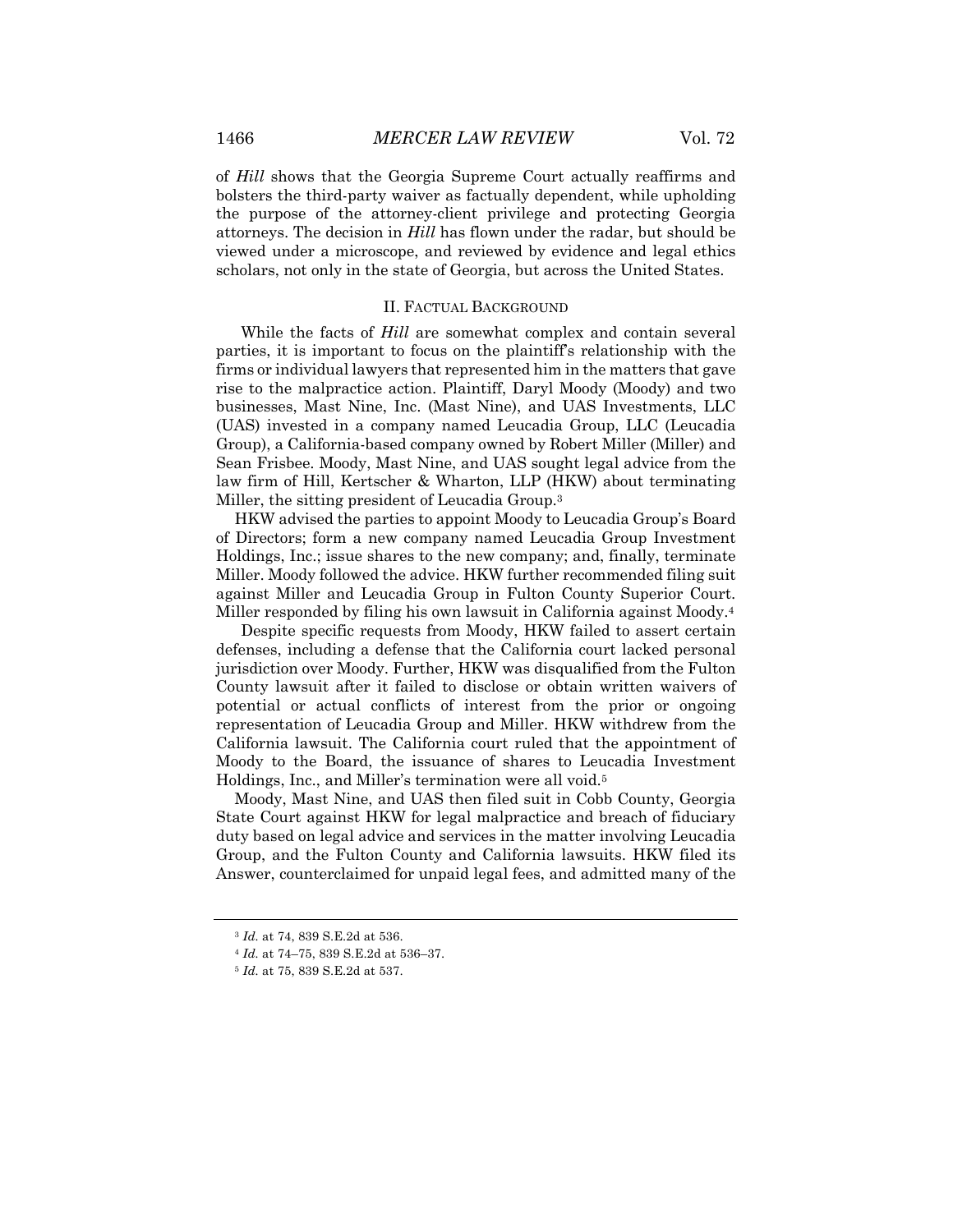factual allegations in the Complaint. HKW asserted several defenses including that non-parties caused some or all of the damages, and that plaintiffs had separate counsel–Holland & Knight, LLP–who provided "confirmatory advice." HKW further alleged that Moody directed the firm to "follow the instructions" of Holland & Knight, LLP (Holland & Knight) over the course of the representation of Moody.6

During discovery, HKW served a request for production of documents on non-party Holland & Knight. The request included: (1) Files for any corporate work performed for plaintiffs regarding Leucadia Group, Miller, etc.; (2) Holland & Knight's litigation file for the Fulton County lawsuit; (3) Holland & Knight's litigation file for the California lawsuit; and (4) All correspondence related to that corporate work and the Fulton County and California lawsuits, including communications between plaintiffs and Holland & Knight.7

Holland & Knight produced many redacted documents, but withheld others based on specific objections including the attorney-client privilege and work-product protection. Moody as well as the other plaintiffs filed a motion for protective order on the same grounds. HKW argued in its response that filing of a complaint for legal malpractice based on HKW's legal advice was an implied waiver of the attorney-client privilege and work-product doctrine as to all attorneys and law firms involved in the underlying suit, including Holland & Knight.8

The trial court found that Holland & Knight as well as HKW represented Moody in connection with the legal malpractice complaint, and found that the plaintiffs waived attorney-client privilege and work-product protection as to Holland & Knight. The trial court granted Plaintiffs' request for a certificate of immediate review. The Georgia Court of Appeals granted an application for interlocutory appeal, and reversed the trial court's order denying Plaintiffs' motion for protective order. The court expressed doubt that the waiver extends as far as other attorneys who represented the client in the same underlying matter, and concluded there was no basis for finding implied waiver of attorney-client privilege between Holland & Night, and Moody.9

The Georgia Supreme Court decided the case as a matter of first impression, holding that even though a client chooses not to sue certain lawyers or firms that represented the client in an underlying matter, implied waiver of attorney-client privilege extends to those lawyers and firms as well as those that the former client chose to sue. The court held,

<sup>6</sup> *Id..*

<sup>7</sup> *Id.* at 75–76, 839 S.E.2d at 537.

<sup>8</sup> *Id.* at 76, 839 S.E.2d at 537–38.

<sup>9</sup> *Id.* at 77-78, 839 S.E.2d at 538.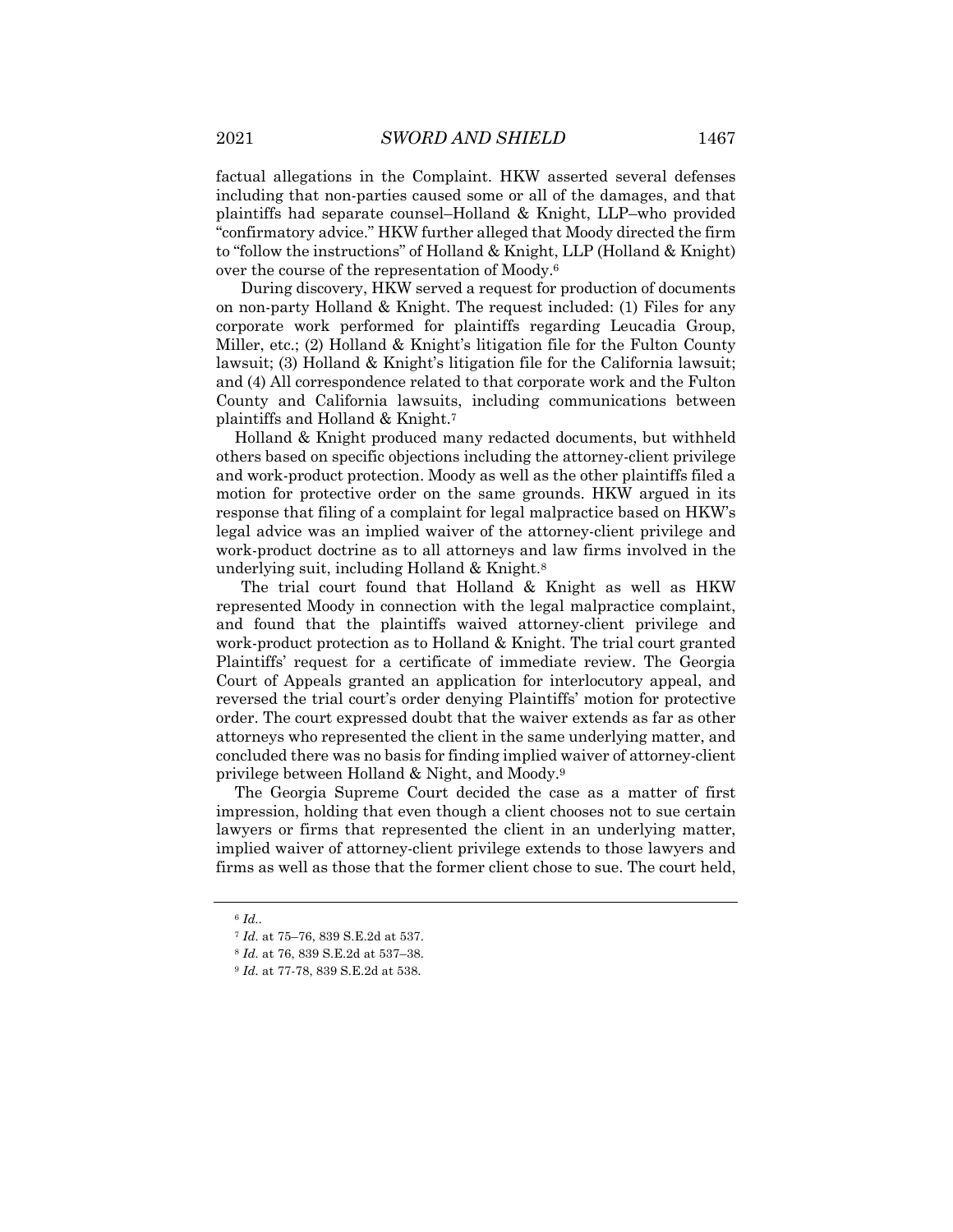"[W]hen a client sues his former attorney for legal malpractice, the implied waiver of attorney-client privilege extends to the client's communications with other attorneys who represented the client with respect to the same underlying transaction or litigation." <sup>10</sup> <sup>11</sup>

#### III. LEGAL BACKGROUND

#### *A. Attorney-client privilege*

The attorney-client privilege is codified in Georgia under O.C.G.A. § 24-5-501<sup>12</sup> which states: "(a) There are certain admissions and communications excluded from evidence on grounds of public policy, including  $\ldots$  (2) [clommunications between attorney and client  $\ldots$ ."<sup>13</sup> The privilege is narrowly construed in Georgia due to the fact that it operates to exclude evidence and impede the truth-seeking process.14 The purpose of the privilege is to:

[E]ncourage full and frank communication between attorneys and their clients and thereby promote broader public interests in the observance of law and administration of justice. The privilege recognizes that sound legal advice or advocacy serves public ends and that such advice or advocacy depends upon the lawyer's being fully informed by the client.15

The attorney-client privilege originated in evidence law. However, it is often confused as a product of legal ethics because of its relationship with confidentiality in the Georgia Supreme Court's Rules of Professional Conduct.16 The rules state only that, "The attorney-client privilege applies in judicial and other proceedings in which a lawyer may be called as a witness or otherwise required to produce evidence concerning a client."17 Client confidentiality is broader, and encompasses the attorneyclient privilege according to the Rules.18

<sup>&</sup>lt;sup>10</sup> The court vacated the court of appeals' judgment with regard to the work-product doctrine on other grounds, therefore, a discussion of the work-product doctrine is outside of the scope of this casenote.

<sup>11</sup> *Id.* at 74, 839 S.E.2d at 536.

<sup>12</sup> O.C.G.A. § 24-5-501 (2014).

<sup>13</sup> *Id.*

<sup>14</sup> St. Simons Waterfront, LLC v. Hunter, Maclean, Exley & Dunn, P.C., 293 Ga. 419, 422, 746 S.E.2d 98, 103 (2013).

<sup>15</sup> 308 Ga. at 78–79, 839 S.E.2d at 539 (quoting *St. Simons Waterfront, LLC*, 293 Ga. at 422, 746 S.E.2d at 103.

<sup>16</sup> Ga. R. & Regs. St. Bar 1.6 cmt. 5 (2015).

<sup>17</sup> *Id.*

<sup>18</sup> *Id.*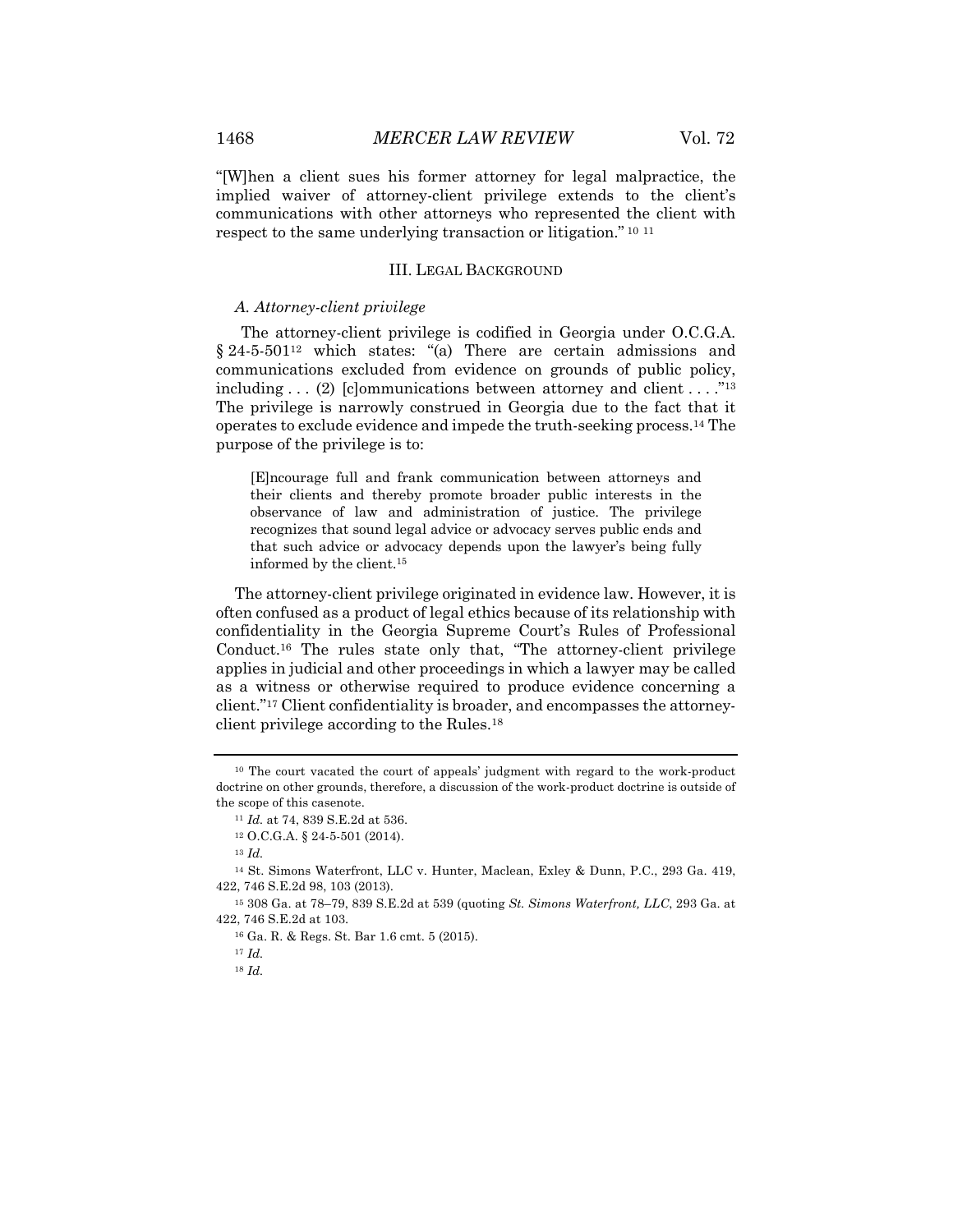Finally, the attorney-client privilege often arises in the context of gathering evidence, or "discovery."19 During discovery, "[p]arties may obtain discovery regarding any matter, *not privileged*, which is relevant to the subject matter involved in the pending action  $\dots$ ."<sup>20</sup>

#### *B. Waiver*

The attorney-client privilege is not absolute, and may be waived if there is a "voluntary relinquishment of a known right and may be established by express statements or implied by conduct."21 Implied waiver is shown by "decisive, unequivocal conduct reasonably inferring the intent to waive."22 In other words, under Georgia law, disclosure of privileged communication may waive the attorney-client privilege.23 It is generally accepted that the attorney-client privilege belongs to the client, and not the attorney.<sup>24</sup> If a client does not wish to disclose certain privileged information from a previous suit, they must be careful not to impliedly waive privilege through third-party waiver often called offensive use doctrine, which recognizes that when a litigant places information protected by privilege at issue through an affirmative act for their own benefit, they waive the privilege.25 Courts have recognized that allowing the litigant to claim privilege in such a situation would be manifestly unfair to the opposing party.26

Implied waiver is often seen in professional malpractice suits, specifically when a former client sues their attorney for breach of contract or legal malpractice.<sup>27</sup> In *Daughtry v. Cobb*,<sup>28</sup> an attorney sued a client for breach of contract. The client counterclaimed inducement by fraudulent representations of the attorney. The trial court allowed the attorney to take the stand and testify even though the testimony was about privileged communications between the attorney and the client.29 The Georgia Supreme Court ruled that the attorney-client privilege was

<sup>19</sup> O.C.G.A. § 9-11-26 (2020).

<sup>20</sup> *Id.* (emphasis added).

<sup>21</sup> Kennestone Hosp. v. Hopson, 273 Ga. 145, 148, 538 S.E.2d 742, 745 (2000).

<sup>22</sup> *Id.*

<sup>23</sup> Osborn v. State, 233 Ga. App. 257, 260, 5o4 S.E.2d 74, 77 (1998).

<sup>24</sup> *Id.*

<sup>25</sup> Christenbury v. Locke Lord Bissell & Liddell, LLP, 285 F.R.D. 675, 681 (N.D. Ga. 2012).

<sup>26</sup> *Id.* (quoting *Cox v. Administrator U.S. Steel & Carnegie*, 17 F.3d 1386 (11th Cir. 1994)).

<sup>27</sup> *Christenbury*, 285 F.R.D. at 682.

<sup>28</sup> 189 Ga. 113, 5 S.E.2d 352 (1939).

<sup>29</sup> *Id.* at 114, 5 S.E.2d at 353.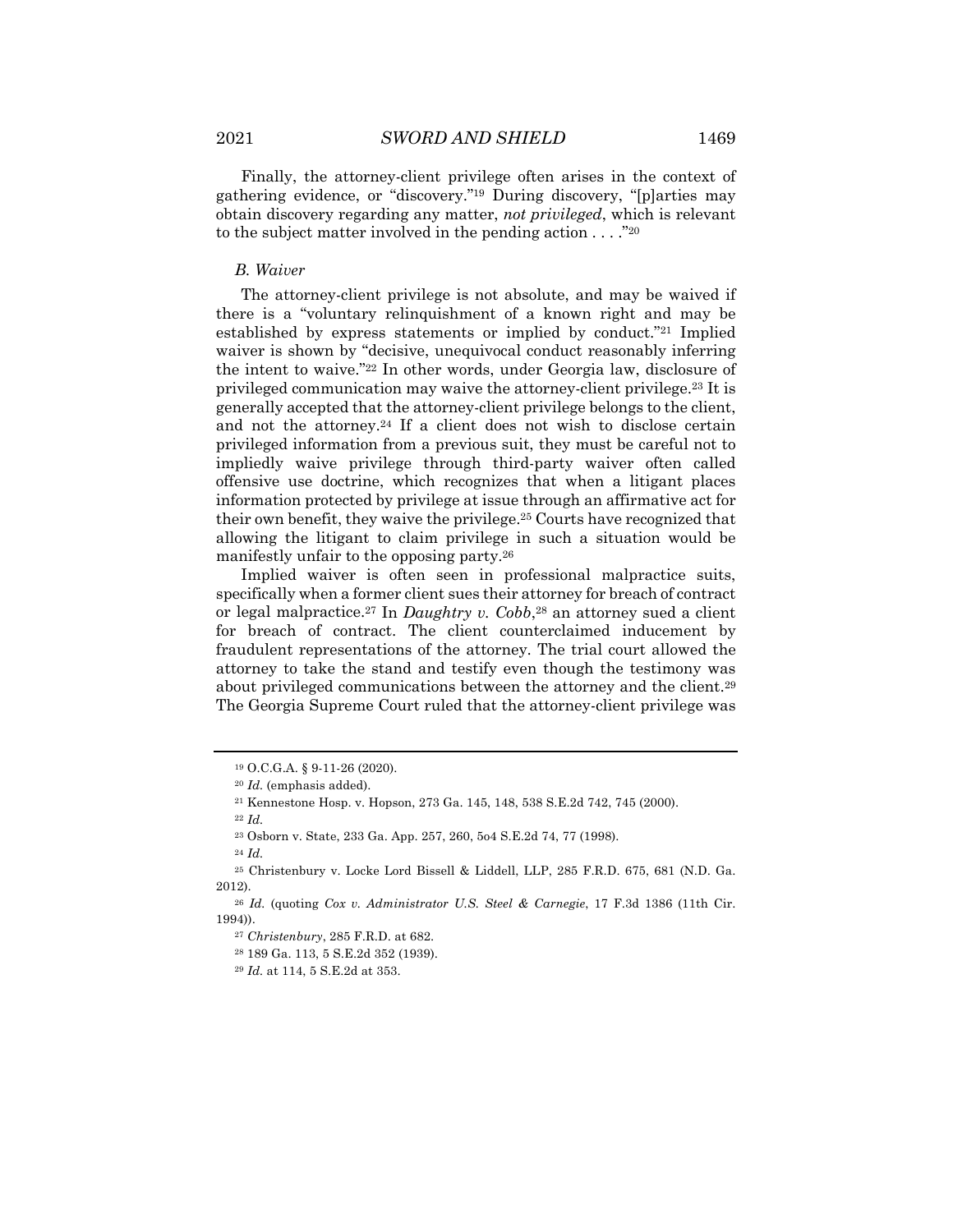waived "where the client, in an action against the attorney, charges negligence or malpractice, or fraud, or other professional misconduct. In such cases it would be a manifest injustice to allow the client to take advantage of the rule . . . ."30

#### *C. The Trial Court And Its Reliance On Christenbury*

In *Hill*, the trial court found that Moody and the other plaintiffs waived their attorney-client privilege concerning Holland & Knight by asserting the legal malpractice claim against HKW, because it was "undisputed that Holland & Knight together with HKW represented Moody in connection with the matters that are the subject of the legal malpractice complaint  $\ldots$ ." 31 The trial court relied heavily on *Christenbury v. Locke Lord Bissell & Liddell, LLP*.32

In *Christenbury*, the plaintiff spoke with an attorney, Terry Lustig (Lustig), about obtaining a tax-favorable insurance and financial product, which would be bought with the recent proceeds from the sale of certain business assets. On Christenbury's behalf, Lustig obtained a tax opinion letter from the law firm, Locke Lord Bissell & Liddell, LLP (Locke Lord Bissell), stating that the transaction Lustig proposed qualified for federal income tax deduction and was not a tax shelter. Subsequent to the opinion letter, Christenbury purchased the recommended financial instrument from Fidelity. Thereafter, Christenbury received a letter from Locke Lord Bissell stating that they had learned some of the material facts regarding the "[p]olicy and the related reinsurance and guarantee structure do not appear as they were represented to us as stated in the Opinion." The letter further stated that Locke Lord Bissell may be required to withdraw the Opinion and that it should not be relied on.<sup>33</sup>

Upon receipt of the letter, Christenbury tried to terminate the Trust instrument he purchased from Fidelity and recover \$2.5 million he had spent to purchase the Trust.34 He brought suit against Locke Lord Bissell alleging: (1) breach of contract; (2) professional negligence; (3) breach of fiduciary duty; and (4) negligent misrepresentation.35 During discovery, Locke Lord Bissell sought documents provided to Christenbury by Lustig

<sup>30</sup> *Id.* at 118, 5 S.E.2d at 355.

<sup>31</sup> 308 Ga. at 76, 839 S.E.2d at 538.

<sup>32</sup> 285 F.R.D. 675 (N.D. Ga. 2012).

<sup>33</sup> *Id.* at 678.

<sup>&</sup>lt;sup>34</sup> *Id.* at 678–79 (At the time the trial court decided Christenbury, Plaintiff had a pending lawsuit against Fidelity who he sued to recover the \$2.5 million he had spent on the Trust. Plaintiff later sued Lustig in Texas as well).

<sup>35</sup> *Id.* at 679.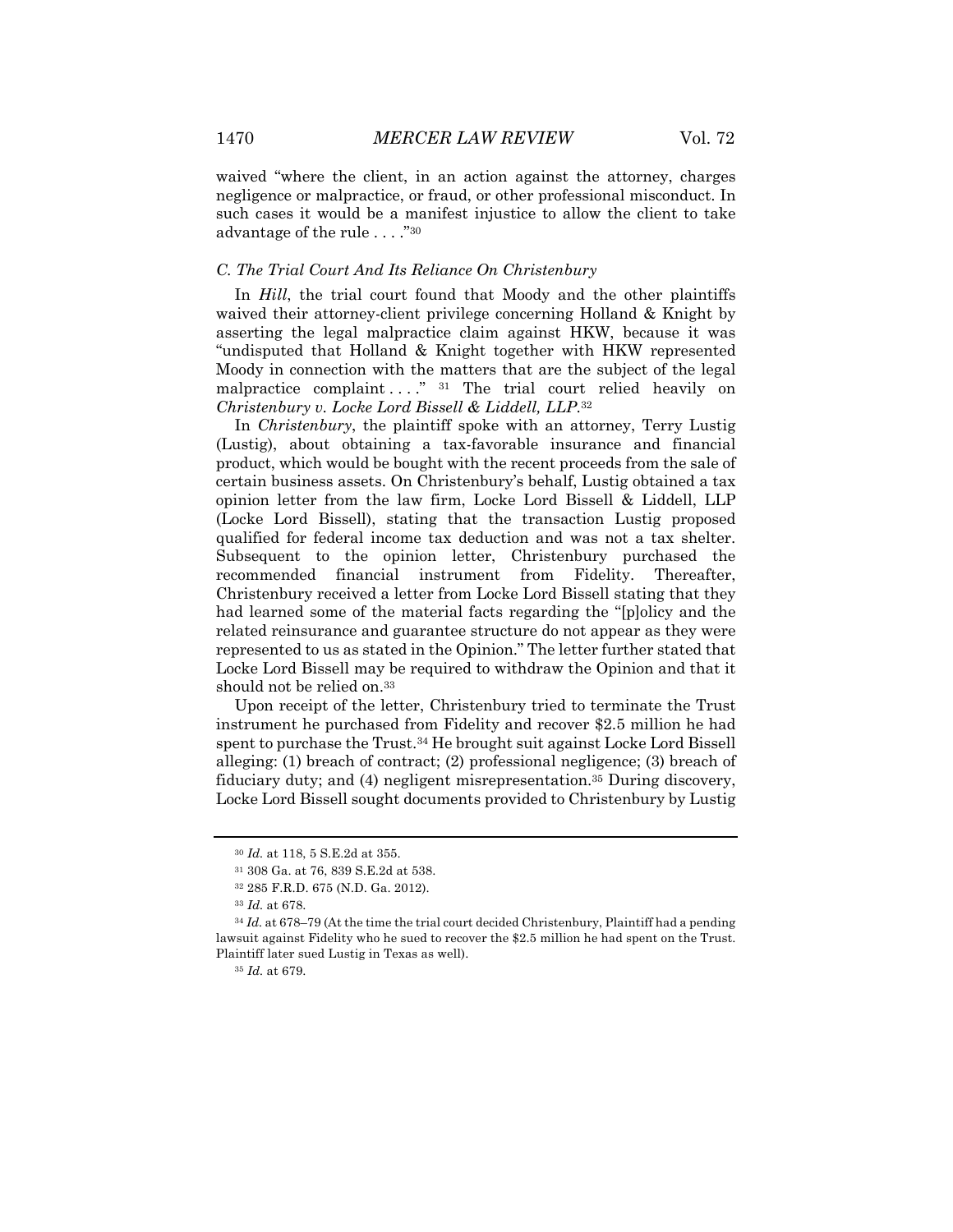as well as another firm, Crozier & Associates, whom Christenbury retained subsequent to receiving the letter that rescinded the Opinion. Locke Lord Bissell specifically sought communications with Lustig relating to the decision to participate in the Trust transaction as well as post-transaction communications with Lustig and Crozier. Christenbury objected and Locke Lord Bissell moved to compel production of the documents.36

Holding that Christenbury waived attorney-client privilege based on the offensive use doctrine,37 the court found that "Georgia courts have consistently affirmed that the attorney-client privilege may be impliedly waived, 'when a client charges negligence, malpractice or other professional misconduct in an action against the attorney.'"38 In addressing whether or not offensive use doctrine applies to third-party attorneys, the court recognized that the question was of first impression, but accepted the Supreme Court of Washington's expansion of the implied waiver in malpractice suits to communications with third-party attorney's.39 Citing three federal cases from other jurisdictions, the court found that "Plaintiffs placed their communications with Lustig at issue and waived privilege to at least a limited extent," and also found that "Plaintiffs can accuse more than one attorney of malpractice[,] [b]ut in doing so here they put at issue whether and to what extent each attorney's advice actually caused their loss and/or are responsible for a share of damages."40 In *Hill*, the Georgia Court of Appeals did not rely on *Christenbury* and held otherwise.

#### *D. The Georgia Court of Appeals*

On interlocutory appeal, the Georgia Court of Appeals reversed the trial court's order denying Moody's motion for protective order.41 Citing *Waldrip*, the court recognized that Plaintiffs waived attorney-client privilege between themselves and Defendants, but expressed doubt as to whether they did so with regard to other attorneys or law firms.<sup>42</sup> Further, the court pointed out, "the Supreme Court of Georgia has indicated implied waivers of the attorney/client privilege should be

<sup>36</sup> *Id.* at 679–80.

<sup>37</sup> *Id.* at 684.

<sup>38</sup> *Id.* (citing *Waldrip v. Head*, 272 Ga. 572, 532 S.E.2d 380 (2000)).

<sup>39</sup> *Id.* at 682.

<sup>40</sup> *Id.* at 683–84.

<sup>41</sup> 308 Ga. at 77, 839 S.E.2d at 538.

<sup>42</sup> Moody v. Hill, Kertscher & Wharton, LLP, 346 Ga. App. 129, 130, 813 S.E.2d 790, 791 (2018).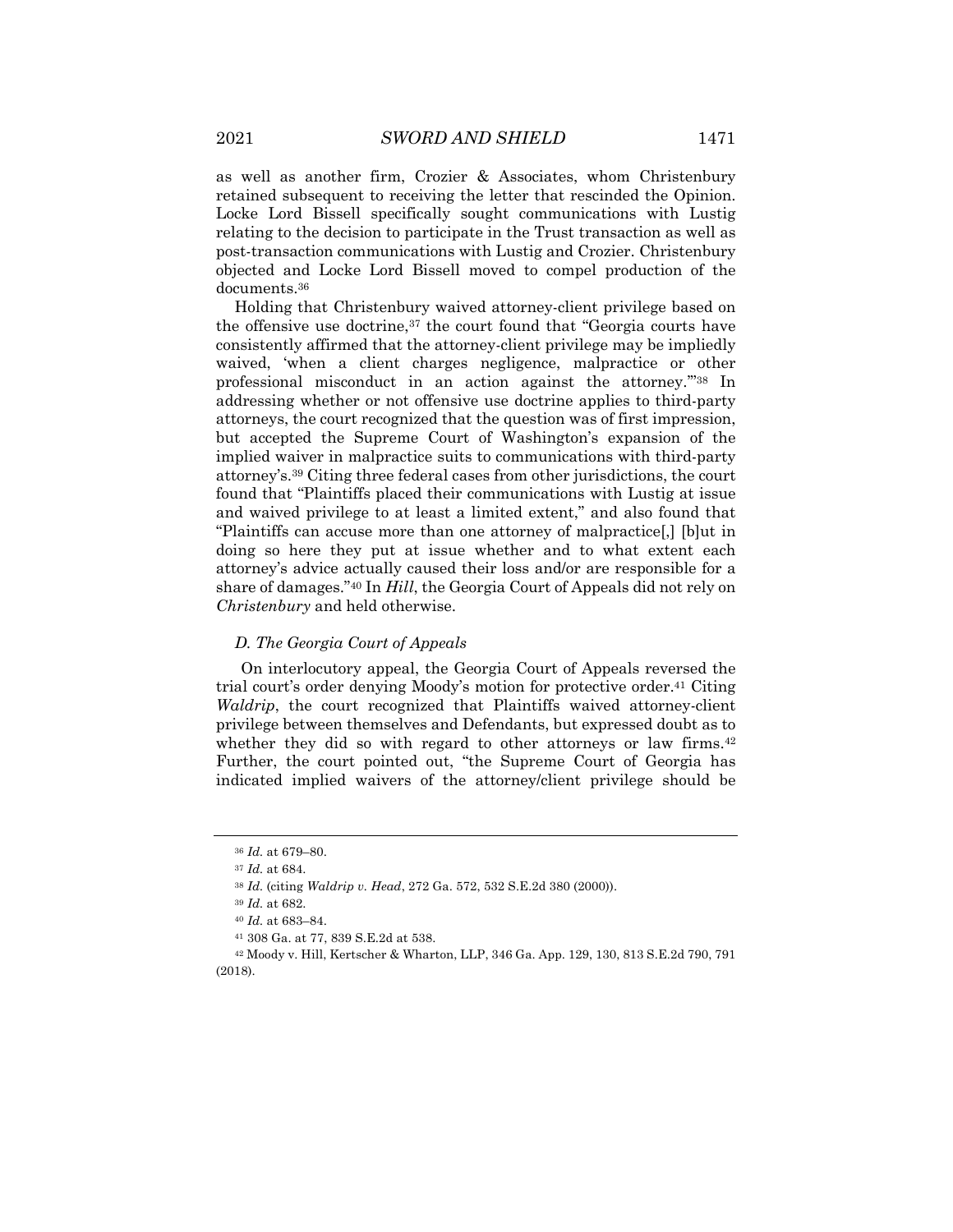narrowly drawn, limited to the specific claims of attorney malfeasance."43 The court of appeals also distinguished *Christenbury* by pointing out that Christenbury also sued the third-party attorney in a different court.<sup>44</sup> The court's emphasis, however, was the fact that the trial court in *Christenbury* found that the plaintiff waived privilege with regard to the third-party for any "communications and materials generated by the nonparty third-party attorney during the subject transaction."45 Based on this analysis the court held that the implied waiver did not apply to posttransactions and materials, and considering Moody engaged Holland & Knight after the alleged malpractice, the implied waiver did not apply.<sup>46</sup>

#### *E. Treatment In Other Jurisdictions*

As a case of first impression in Georgia, the Georgia Supreme Court searched outside of the State to inform its ruling in *Hill*,47 and understanding how other jurisdictions view the implied waiver of attorney-client privilege is helpful when determining why the court ruled a particular way. In *Pappas v. Holloway*,<sup>48</sup> the Washington Supreme Court held that former clients' malpractice suit against their former attorney was an implied waiver of attorney-client privilege as to all attorneys who represented the client in the underlying litigation.49 The defendants Harold and Rosemarie Holloway (the Holloways) sold diseased cattle to a number of purchasers who subsequently sued. The Holloways hired several attorneys to defend them in the different suits including John Pappas (Pappas). Pappas eventually took over representation of the entire matter. Another attorney, James Thompson (Thompson), began a joint representation with Pappas. One month before trial, Pappas withdrew as the Holloways' attorney with court permission. The Holloways hired Douglas Shepherd (Shepherd) to assist Thompson at trial. The trial resulted in a judgment against the Holloways of approximately \$2.9 million.50 Afterward, Pappas sued the Holloways for his attorneys fees and the Holloways counterclaimed alleging Pappas had committed legal malpractice. Pappas brought third-party complaints against all of the attorneys who represented the Holloways in the underlying litigation. He subsequently filed a motion to compel the third-

<sup>45</sup> *Id.*

- <sup>47</sup> 308 Ga. at 79–80, 839 S.E.2d at 540.
- <sup>48</sup> 114 Wash.2d 198, 787 P.2d 30 (1990).
- <sup>49</sup> *Id.* at 212–13, 787 P.2d at 39.
- <sup>50</sup> *Id.* at 199, 787 P.2d at 32.

<sup>43</sup> *Id.*

<sup>44</sup> *Id.* at 130, 813 S.E.2d at 791.

<sup>46</sup> *Id.* at 130–31, 813 S.E.2d at 791–92.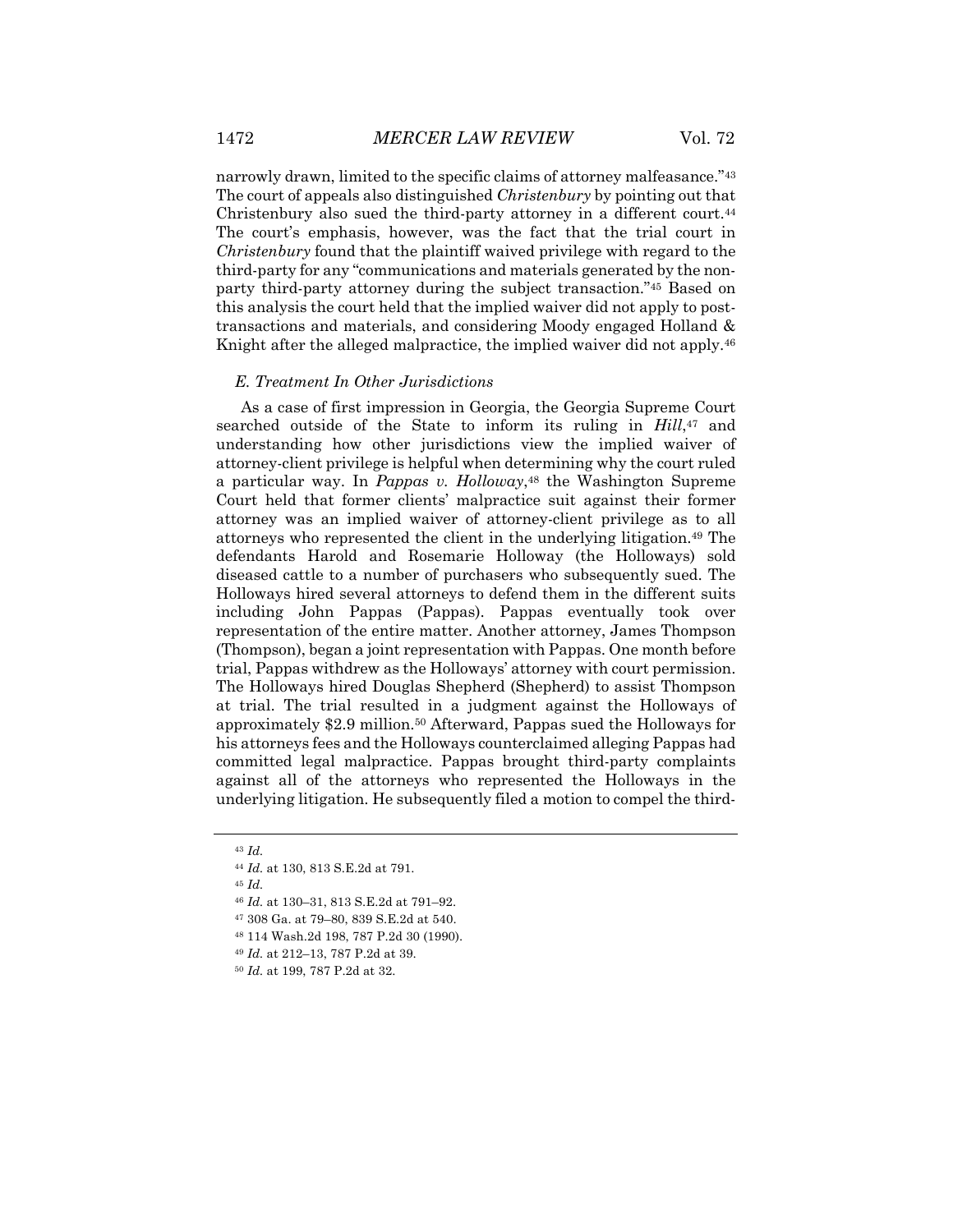parties to produce documents relating to the Holloways' insurance coverage among other things. The third-party defendants objected to the motion to compel, arguing that the requested documents were protected by attorney-client privilege.<sup>51</sup>

The Washington Supreme Court recognized the importance of the attorney-client privilege in encouraging free and open communication between an attorney and their client.52 Further, noting that *Pappas* was a case of first impression in Washington, the court extended the waiver of attorney-client privilege to the third-parties, stating, "to allow the Holloways to block Pappas' request . . . would effectively deny him an adequate defense," and further recognized that the Holloway's counterclaim was what made malpractice an issue in the first place. 53

Relying on *Pappas*, a federal district court, in *Rutgard v. Haynes*,54 held that a plaintiff waived attorney-client privilege as to the files of an attorney who defended the plaintiff in a malicious prosecution action.55 Richard Haynes (Haynes) sought to obtain the files of Gene E. Royce (Royce) relating to Royce's representation of Jeffrey Rutgard (Rutgard) in a malicious prosecution action. Rutgard argued that only some of the documents should be produced.56

The court held that just by filing suit for malpractice against one attorney and placing protected communication at issue, the privilege is waived as to *all* attorneys involved in the underlying litigation.<sup>57</sup> However, the court placed a limit on the waiver, holding that "a party does not place otherwise privileged information 'at issue' merely by seeking an award of attorney fees as damages."58 The court mentioned that if Rutgard would have limited his claims to attorney's fees the waiver may not apply, but considering he sought other relief, the court held that the privilege was waived.<sup>59</sup>

Not all courts freely extend the offensive use doctrine to unnamed third parties. In *Coates v. Akerman, Senterfitt & Eidson, P.A.*, <sup>60</sup> Bobby and Deborah Coates (the Coates) along with three other entities sued Akerman, Senterfitt & Eidson, P.A. (Akerman) as well as Joseph Rugg

<sup>51</sup> *Id.* at 198–202, 787 P.2d at 30–33.

<sup>52</sup> *Id.* at 203, 787 P.2d at 34.

<sup>53</sup> *Id.* at 208–09, 787 P.2d at 36–37.

<sup>54</sup> 185 F.R.D. 596 (S.D. CA. 1999).

<sup>55</sup> *Id.* at 602.

<sup>56</sup> *Id.* at 597.

<sup>57</sup> *Id.* at 597–98 (emphasis added).

<sup>58</sup> *Id.* at 599.

<sup>59</sup> *Id.*

<sup>60</sup> Coates v. Akerman, Senterfitt, & Eidson, P.A., 940 So.2d 504 (Fla. Dist. Ct. App. 2d. 2006).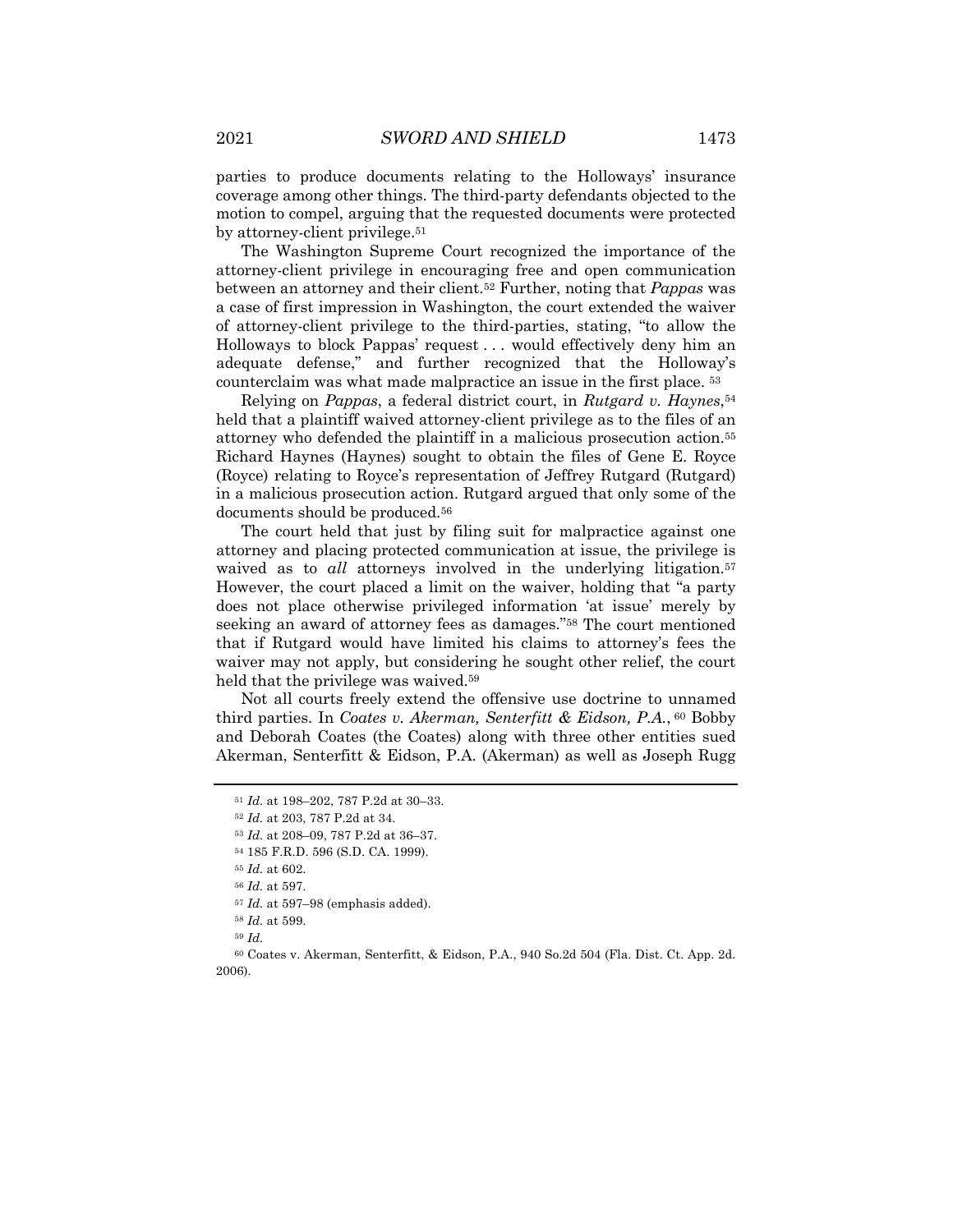(the attorneys) in connection with their representation regarding a tax savings plan and the establishment of a joint venture. The Coates retained Akerman in 1999 to provide legal services on an ongoing basis in various personal and business matters.  $61$  In 2001 the Coates were introduced to Temple Drummond (Drummond), another lawyer with Akerman to discuss business tax, tax, and estate planning issues. Drummond allegedly had expertise in those areas of law. Drummond introduced the Coates to Lex Byers (Byers) who proposed a tax savings plan that would "eliminate" the Coates' tax liability. Drummond and Byers also proposed a joint venture that involved offering the plan to medical doctors. The Coates invested in the plan based on the expertise of Drummond and Byers.62 It is unclear exactly what led to the legal malpractice lawsuit but the Coates asserted various claims respect to legal advice concerning the tax savings plan and the joint venture.<sup>63</sup>

Other professionals represented the Coates in various capacities while they were considering the plan and the joint venture. During discovery, the lawyers being sued for malpractice sought production of documents relating to any legal advice that the Coates received from individuals or entities other than the lawyers concerning the plan or joint venture. The Coates produced some documents but asserted attorney-client privilege as to others. The lawyers filed a motion to compel production of the disputed documents. The lawyers argued that the Coates "put at issue the advice . . .received from any other professionals with respect to the [p]lan or the . . . [j]oint venture."64

The District Court of Appeal for the Second District of Florida held that waiver of the attorney-client privilege is not favored in Florida.65 Florida refers to a substantially similar version of the offensive use doctrine it calls "at issue" doctrine.66 In Florida, attorney-client privilege is not waived simply by bringing or defending a lawsuit, but when a party raises a claim that "will necessarily require proof by way of a privileged communication," in other words, if proof of the claim would require evidence of the privileged information, the privilege is waived.67 The court ruled that for the waiver to apply, the Coates would have to present evidence of the privileged communications at trial to prove their claim.<sup>68</sup>

<sup>61</sup> *Id.* at 506.

<sup>62</sup> *Id.*  <sup>63</sup> *Id.* at 504–07. <sup>64</sup> *Id.* at 507. <sup>65</sup> *Id.* at 508. <sup>66</sup> *Id.* <sup>67</sup> *Id.* <sup>68</sup> *Id.*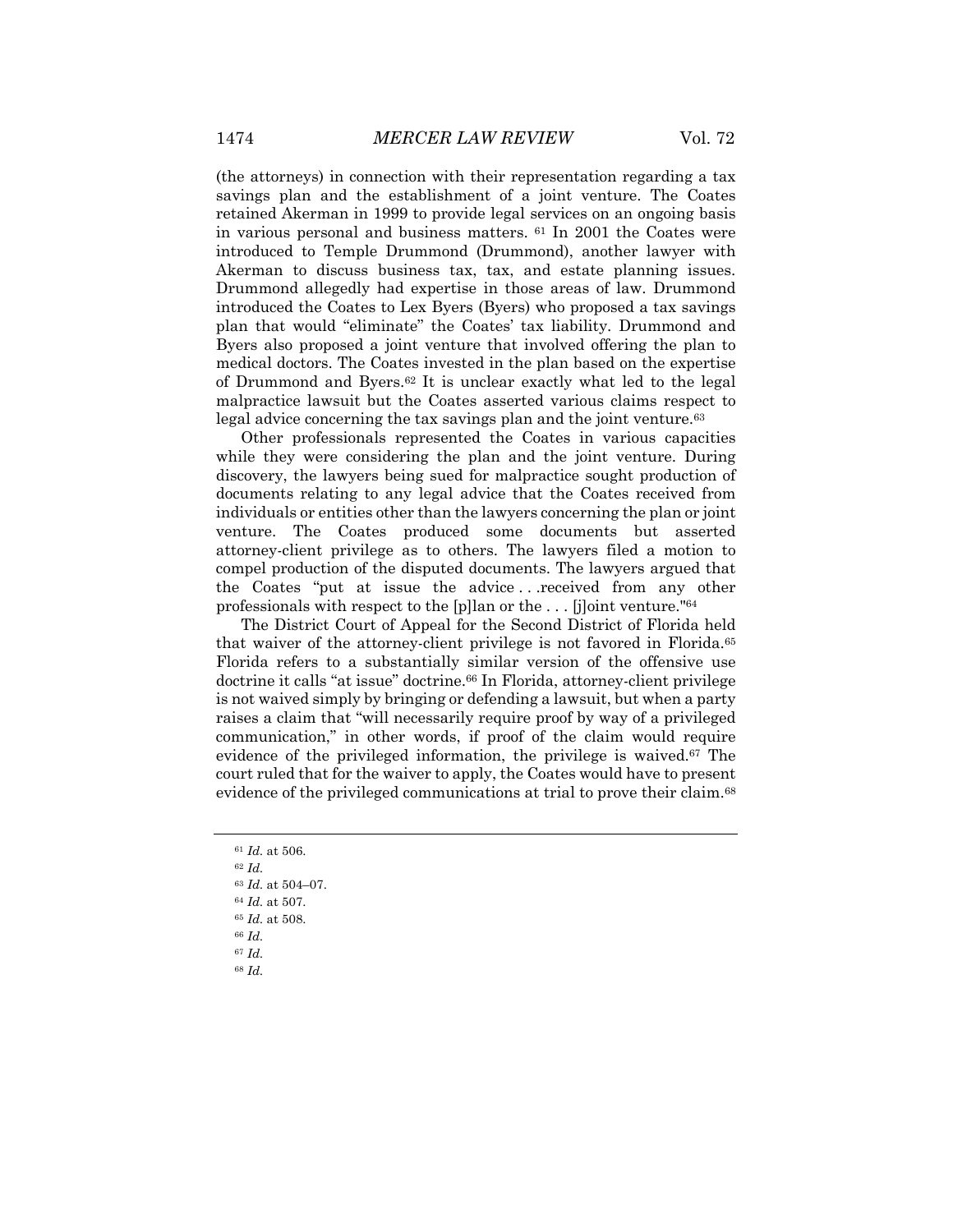Recognizing that the Coates had not placed the privileged communications at issue, their communications with other professionals about the plan and joint venture, the privilege was not waived.<sup>69</sup>

While *Coates* stands for the proposition that other jurisdictions may not have an expansive view of waiver of attorney-client privilege as to third-parties, Georgia law makes it clear that rather than disfavoring waiver of attorney-client privilege, the courts confine the privilege to its "narrowest possible limits."70

#### IV. COURT'S RATIONALE

In *Hill*, the Georgia Supreme Court mentioned that it was deciding an issue of first impression in Georgia; more specifically, whether or not the implied waiver that applies to legal malpractice described above applies to other attorneys who represented the client-plaintiff in the underlying matter that the client chose not to sue.<sup>71</sup> The Court took into consideration the rationale of both the trial court and the Georgia Court of Appeals to inform its decision. <sup>72</sup>

In short, the court began its analysis by citing the relevant section of the Georgia Code and recognizing that it:

[A]uthorizes parties to civil lawsuits to 'obtain discovery regarding any matter, not privileged, which is relevant to the subject matter involved in the pending action, whether it relates to the claim or defense of the party seeking discovery or to the claim or defense of any other party.'73

The court followed by determining whether the scope of the discovery requested by the parties was appropriate and recognizing that Holland & Knight did not dispute that the discovery requested by HKW was relevant; nor did Holland & Knight express they had no such documents.74 The court describes the attorney-client privilege as "the oldest of the common law privileges for confidential communications."75 It recognized that the privilege exists to encourage "full and frank" communications and to promote public interest in law and the administration of justice, while also recognizing that sound legal advice

<sup>69</sup> *Id.*

<sup>70</sup> 285 F.R.D. at 683.

<sup>71</sup> 308 Ga. at 74, 839 S.E.2d at 536.

<sup>72</sup> *Id.* at 76–77, 839 S.E.2d at 538.

<sup>73</sup> *Id.* at 78, 839 S.E.2d at 538.

<sup>74</sup> *Id.* at 78, 839 S.E.2d at 538–39.

<sup>75</sup> *Id.* at 78, 839 S.E.2d at 539 (citing *St. Simons Waterfront, LLC v. Hunter, Maclean, Exley & Dunn P.C.*, 293 Ga. 419, 746 S.E.2d 98 (2013)).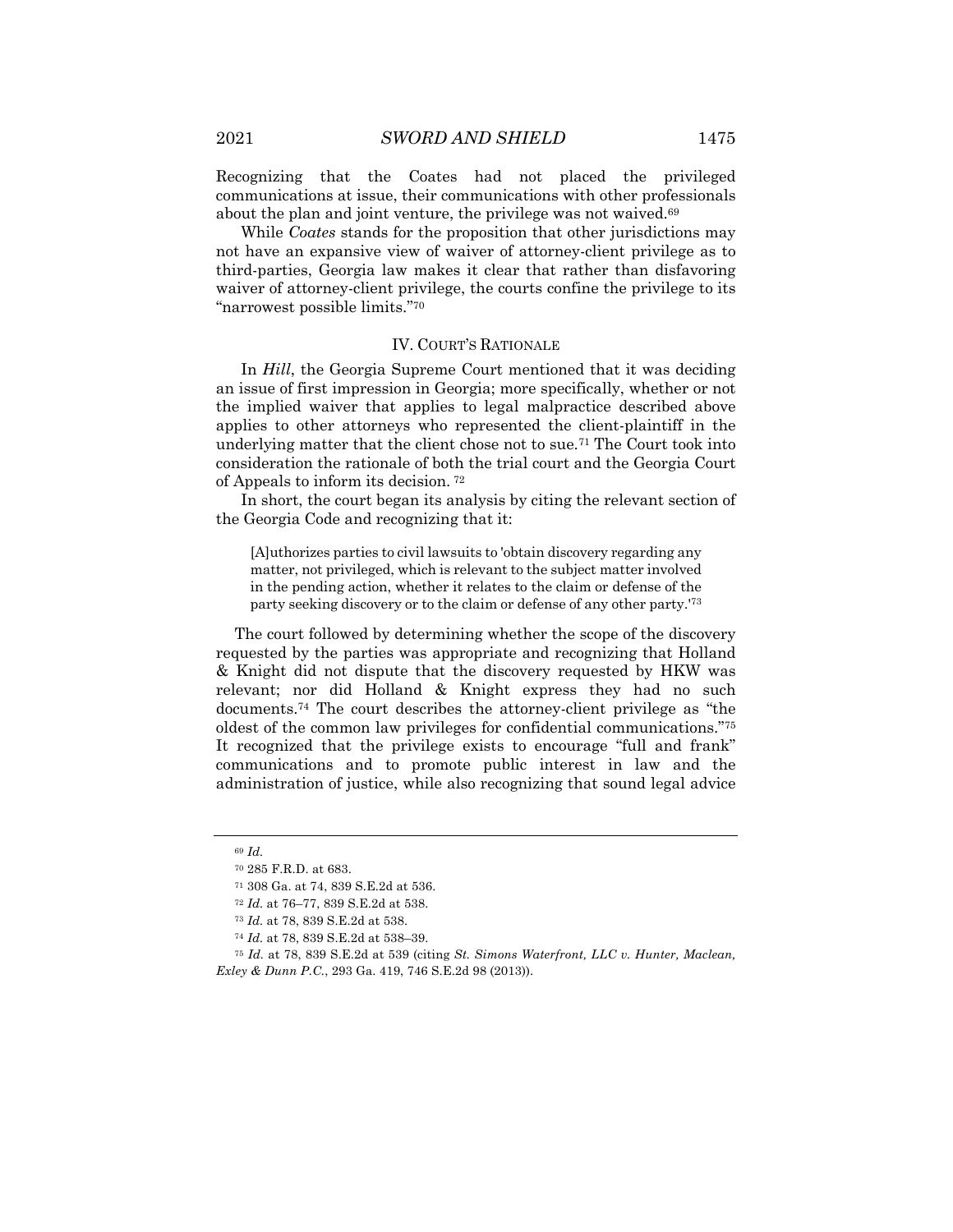or advocacy serves the public and that advice or advocacy depends "on the lawyer's being fully informed by the client."76

The court further held that the application of the attorney-client privilege is "narrowly construed" in Georgia based on its nature as a rule of evidence that "impede[s] the search for the truth."77 Citing *Daughtry*, the court expressed that "a similar rationale *requires* recognition that the implied waiver of the attorney-client privilege extends to other attorneys who represented the plaintiff-client in the same underlying matter."78 Therefore, by suing HKW, Moody put causation, reliance, and damages into question, which all "may have been affected by other attorneys who represented Plaintiffs in the same matters . . . ."79 Citing *Pappas*, the Court reasoned that clients should not be allowed to file a claim against a former attorney "and at the same time conceal from him communications which have a direct bearing on this issue simply because the attorney-client privilege protects them. To do so would in effect enable them to use as a sword the protection which the Legislature awarded them as a shield."80 Noting that the findings made by the trial court were entitled to substantial deference by the court of appeals, the Georgia Supreme Court held the court of appeals erred in rejecting them.81 Ultimately the court concluded that the "Court of Appeals should have affirmed the trial court's ruling that Plaintiffs were not entitled to a protective order based on attorney-client privilege," and reversed and remanded with regard to the implied waiver of attorney-client privilege.<sup>82</sup>

#### V. IMPLICATIONS

Some jurisdictions recognize an expansive third-party waiver. The sword and shield analogy seemed to be the rationale that the Georgia Supreme Court most heavily relied on when making its final determination, essentially expressing to future malpractice plaintiffs that they may not have their cake and eat it too. More than likely, the decision from *Hill* will have a greater effect on malpractice claims involving complex litigation and large commercial transactions as these run a greater risk of involving more than one lawyer or firm. However*, Hill* does have implications in future malpractice litigation in general. It is easy to fall into a trap and read *Hill* as a broad, sweeping decision that

- <sup>77</sup> *Id.*
- <sup>78</sup> *Id.* at 79, 839 S.E.2d at 539 (emphasis added).
- <sup>79</sup> *Id.* at 79, 839 S.E.2d at 539–40.
- <sup>80</sup> *Id.* at 79, 839 S.E.2d at 540.
- <sup>81</sup> *Id.*

<sup>76</sup> *Id.* at 78–79, 839 S.E.2d at 539.

<sup>82</sup> *Id.*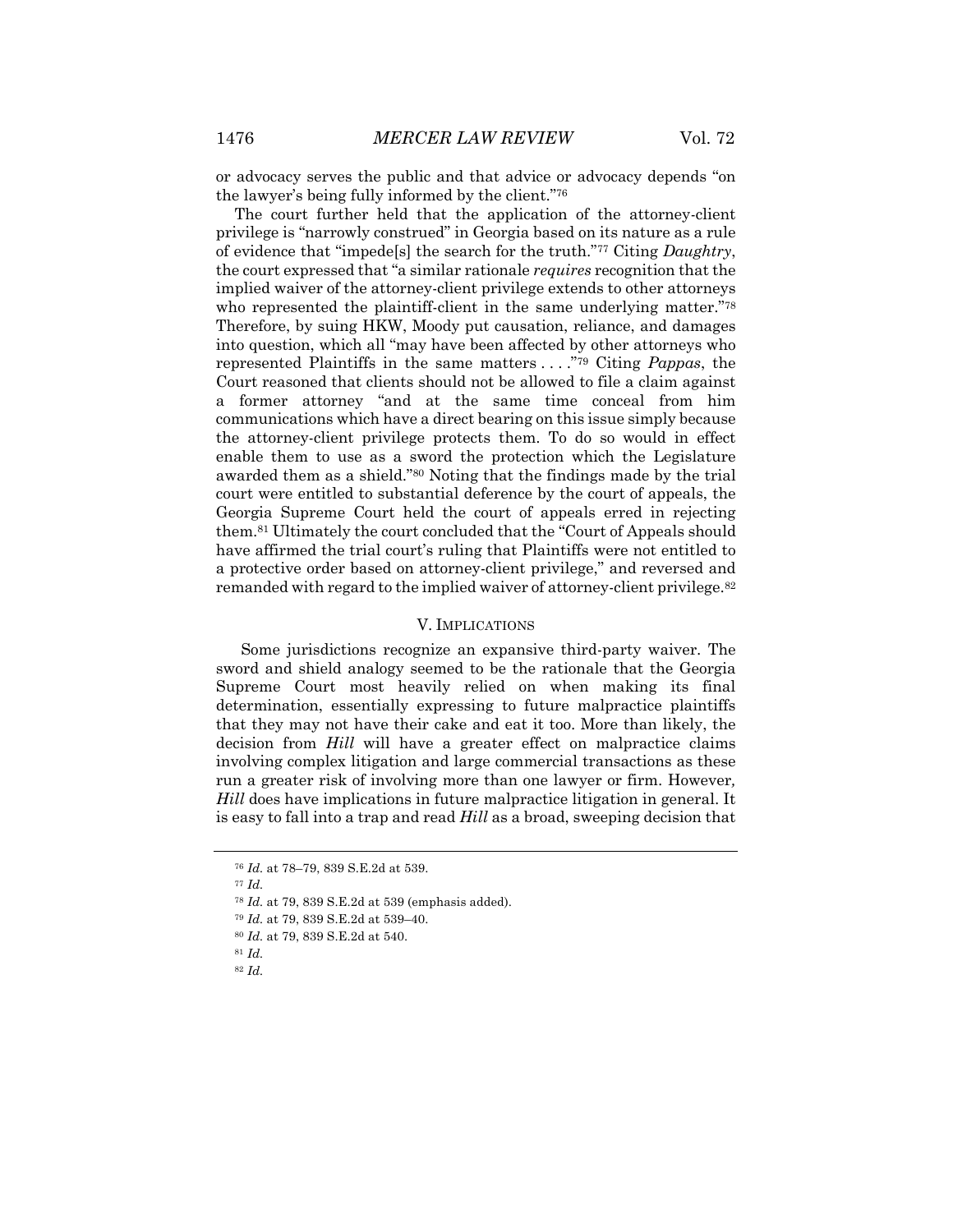weakens attorney-client privilege, taking the "shield" out of the plaintiff's hands if it were. In actuality *Hill* is a rather narrow ruling that clarifies long-recognized law in Georgia. A party may not sue their former attorney and keep that attorney from discovering relevant, onceprivileged information. When read closely *Hill* creates a factually dependent application of third-party waiver.

The decision may also lead to paradoxical implications in future Georgia legal malpractice litigation. Meaning the decision could open the floodgates of litigation while also chilling litigation. It could encourage more litigation in the sense that parties will decide to join all lawyers and firms that play even a minor role in their underlying transaction or litigation when they realize that any and all privileged information between themselves and an attorney that represented them in the underlying litigation is fair game for the defendant-attorney if the client sues for malpractice. Therefore, the malpractice plaintiff might as well see how many defendants they can join in a malpractice lawsuit. Alternatively, *Hill* could chill legal malpractice litigation. Sophisticated, commercial clients, realizing that potentially sensitive information might be discoverable under *Hill*, may think twice before initiating a malpractice suit.

*Hill* is really an example of the Georgia Supreme Court protecting its attorneys by removing an unfair obstacle from the path of lawyers attempting to defend themselves. Malpractice claims can ruin an attorney's career. Losing a malpractice suit may subject an attorney to a financially ruinous judgment, could lead to punishment for violating rules of professional conduct, and destroy an attorney's most important asset, their reputation. The court in *Hill* is protecting lawyers in Georgia not by weakening the attorney-client privilege, but rather expanding and strengthening attorneys' ability to defend themselves. The third-party waiver turns on the facts of an underlying case. The waiver only applies to privileged information between a client and any attorney that *represented* them in the same underlying matter. Stepping back and taking a wide-angle view of underlying litigation helps make sense of the ruling. For example, in *Hill*, Holland & Knight, while not at the helm of the underlying litigation did in fact represent Moody during the litigation, and served in an advisory role throughout. It only seems fair that since Moody sued HKW for malpractice, HKW be afforded an opportunity to discover information that might show that Holland & Knight was at least somewhat liable for Moody's alleged damages.

*Hill* should serve as a cautionary tale to readers, all attorneys in general, and malpractice plaintiffs in the future. The attorney-client privilege is and will likely always be reserved for the client. It is construed narrowly in Georgia, but can be a powerful shield so long as